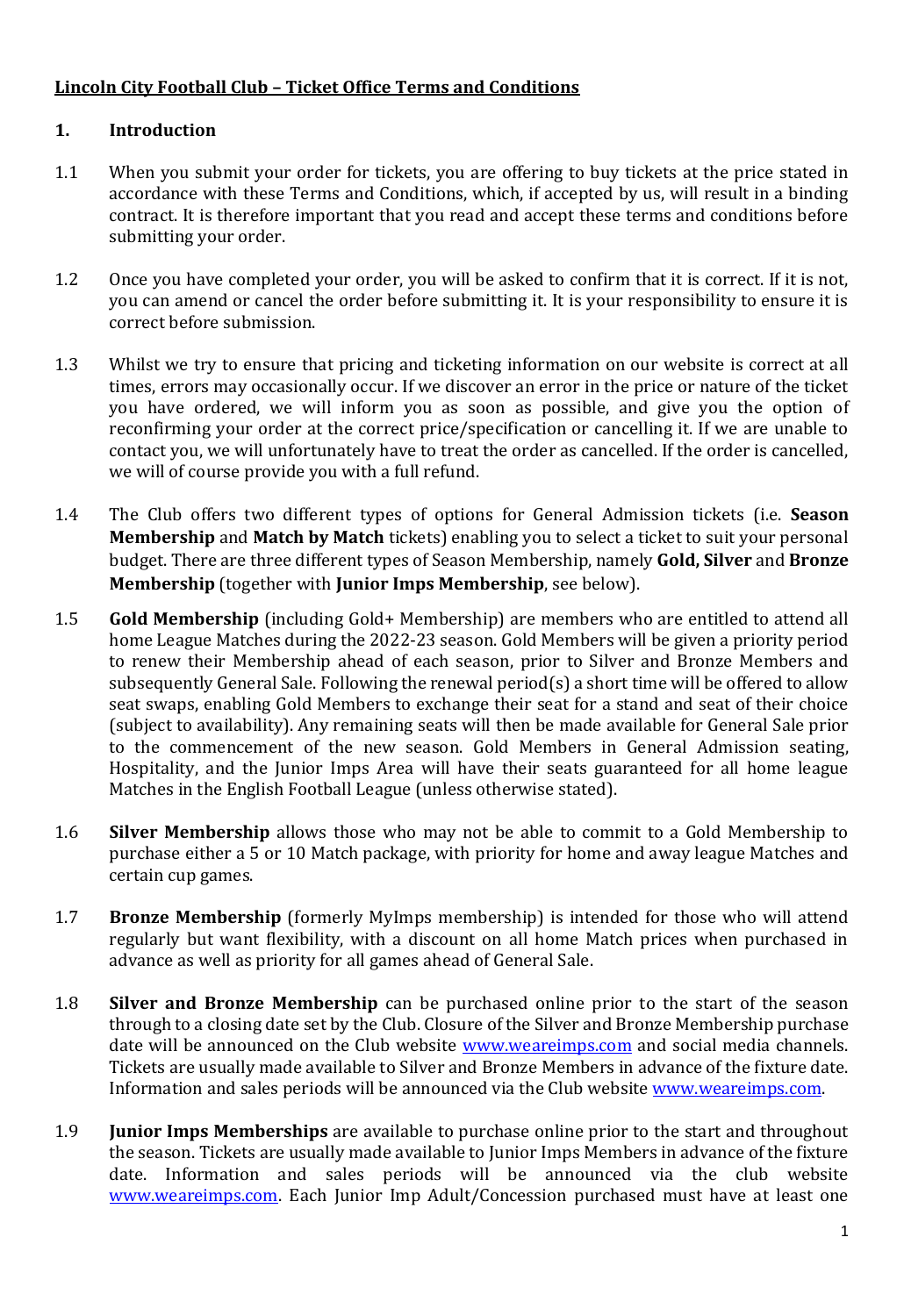Junior Imp attached. The maximum ratio for this is 1:4 (x1 Junior Imp Adult/Concession +  $x4$ Junior Imp Junior). These seats are only available in Lower 1 of the Lincolnshire Co-op and South (Rilmac) stands ("the **Junior Imps Area**"). Junior Imps Members are not permitted to upgrade in the family area.

- 1.10 By applying for a Gold, Silver or Bronze Membership, Home Match Ticket or Away Match Ticket and/or using the same you hereby warrant and represent that you are a supporter of the Club (or neutral). Away supporters are not permitted to attend any Matches in areas occupied by Home supporters, which is an offence. We reserve the right to cancel tickets believed to be purchased by Away supporters in areas occupied by Home supporters and to eject any such Away supporters from the Ground.
- 1.11 **Home Match Tickets** (General Admission, Hospitality, Silver and Bronze Memberships and the Junior Imps Area) will be made available online allowing priority to Silver and Bronze Memberships and Junior Imps Members. Tickets may be priced under two pricing structures, category A and B games. The Club reserves the right to restrict the number of tickets that can be purchased under this priority. The Club may (in accordance with EFL Regulations) offer ticket promotions to supporters.
- 1.12 **Away Match Tickets** will be made available online using priority windows. Gold Members will be granted initial priority (80% of the allocation), followed by Silver and Bronze members and Junior Imps members (20% of the allocation). Should there be any allocation remaining, Away Tickets will be made available for General Sale. Sale dates/times and travel information will be announced via the Club website at [www.weareimps.com.](http://www.weareimps.com/) The club reserves the right to operate a 'like for like' policy during priority purchase periods i.e. a junior Gold Member may only purchase an equivalent ticket for the away fixture.
- 1.13 **Away Travel** tickets on the Red Imps Travel Association official supporters' coaches will only be sold to persons over the age of 16 years. Reference should be made to the terms and conditions relating to Away Travel for further details.
- 1.14 **Concessionary tickets** are offered at reduced prices to Juniors under the age of 18, Young Adults (18-21) and those aged 65+. All concessionary season tickets are determined by the supporter's age as at 30 July prior to the start of the season. Concessionary match by match tickets are determined by the age on the date of the fixture. Disabled supporters with proof of Medium-High rate of DLA or enhanced rate of PIP will qualify for a concessionary ticket. Disabled supporters who need to be accompanied by a personal assistant will be issued with an additional Match ticket free of charge for their personal assistant upon receipt of a high rate of DLA and enhanced rate of PIP. The Club encourages supporters of all ages to attend matches but all children under the age of 14 must be accompanied by an adult over the age of 18 at all times.
- 1.15 **Restricted View Seats** are classed as a restricted view if the view of one, or both goals, is impaired without reasonable movement in the seat. Stanchions, dugouts or handrails may interrupt the supporter's view. All seats that the Club deems to be restricted view will be sold on the ticketing system. No discounts are attached to restricted view prices. The Club will only release very restricted seats when all other seats have been sold. These seats will be made available online at a discounted rate and are clearly defined during the purchasing process.
- 1.16 **Cup fixtures**. Gold Members will have a priority period to secure their seat for any home cup matches, at the discretion of the Club. Silver, Bronze and Junior Imps Members will then have a priority period to purchase tickets before any remaining seats will be made available for General Sale.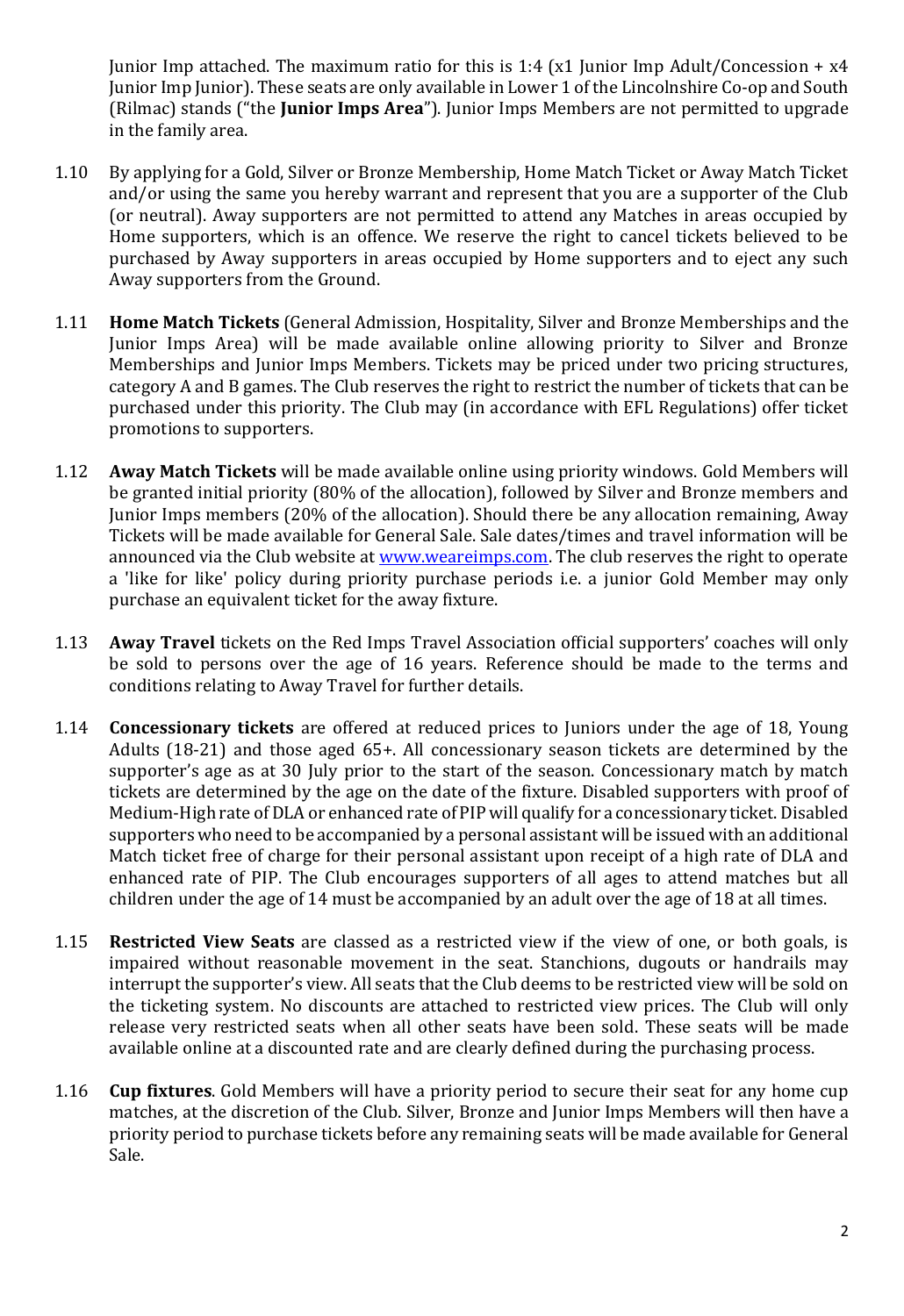- 1.17 **Group Bookings**. In the case of Group Bookings (i.e. a minimum of 10 people) the purchasers should contact the Ticket Office at [tickets@theredimps.com](mailto:tickets@theredimps.com) or on 01522 880011. Any concession shall be applied at the Club's absolute discretion and dealt with on a case-by-case basis. When requesting a group booking for groups that include 8 or more children (under the age of 16), the following will apply: In line with current Safeguarding guidance, the Club recognises the importance of appropriate adult to child supervision ratios when groups of young people visit the Stadium. Therefore, group ticket sales will be made on the basis that each group of 8 children (under 14 years) must be accompanied by at least 1 supervisory adult (aged 18 years or over). The purchaser will provide the Ticket Office with the name and contact details of each supervisory adult in the group before group tickets will be issued. The children and their supervisory adult will be allocated seats together within the Stadium so that the adult can adequately supervise the safety and behaviour of their group.
- 1.18 **Finance** options are available to Gold Members through an independent company (currently V12).

### **2. Admission to the Ground**

- 2.1 The issue of a Gold, Silver or Bronze Membership card, Home Match Ticket or Away Match Ticket and subsequent access to the Ground is subject to the Ground Regulations (which can be found on – or accessed via – the Club's website at **[www.weareimps.com](http://www.weareimps.com/)** or can be provided upon written request to the Club), the Club's Prohibited Items and Search Policy, all applicable laws, regulations, Government guidance, and any relevant Club directions relating to the COVID-19 pandemic. In particular, ticket holders must not, under any circumstances, attend the Ground in the event that they are required to self-isolate due to COVID-19. Use of a Gold Membership card, Home Match Ticket or Away Match Ticket constitutes acceptance of the Ground Regulations and the Club's Prohibited Items and Search Policy.
- 2.2 A Gold Membership, Home Match Ticket or Away Match Ticket permits you to occupy at the Match the seat indicated on the Gold Membership card, Home Match Ticket or Away Match Ticket or such other alternative seat of equivalent value as the Club may allocate to you at its reasonable discretion.
- 2.3 Nothing in these Terms and Conditions shall constitute or imply any entitlement to occupy the seat indicated on the Gold Membership card, Home Match Ticket or Away Match Ticket in any subsequent Match or season.
- 2.4 Save as set out in clause 2.5 below, you shall not bring into (or use within) the Ground any equipment that is capable of recording or transmitting (by digital or other means) any audio, visual or audio-visual material or any information or data in relation to the Match or any aspect of it. Any person acting in breach of this provision may have such equipment confiscated and/or will be required to deliver up any tapes, films, disks or other recordings or data to the English Football League and/or the Club and the copyright in any such recording or transmission is hereby assigned (by way of present assignment of future copyright pursuant to section 91 of the Copyright, Designs and Patents Act 1988) to the English Football League.
- 2.5 Mobile telephones are permitted within the Ground, provided that they are used for personal and private use only.
- 2.6 Save for official Club merchandise and/or other football related clothing worn in good faith, you shall not bring into, use or display within the Ground any sponsorship, promotional or marketing materials.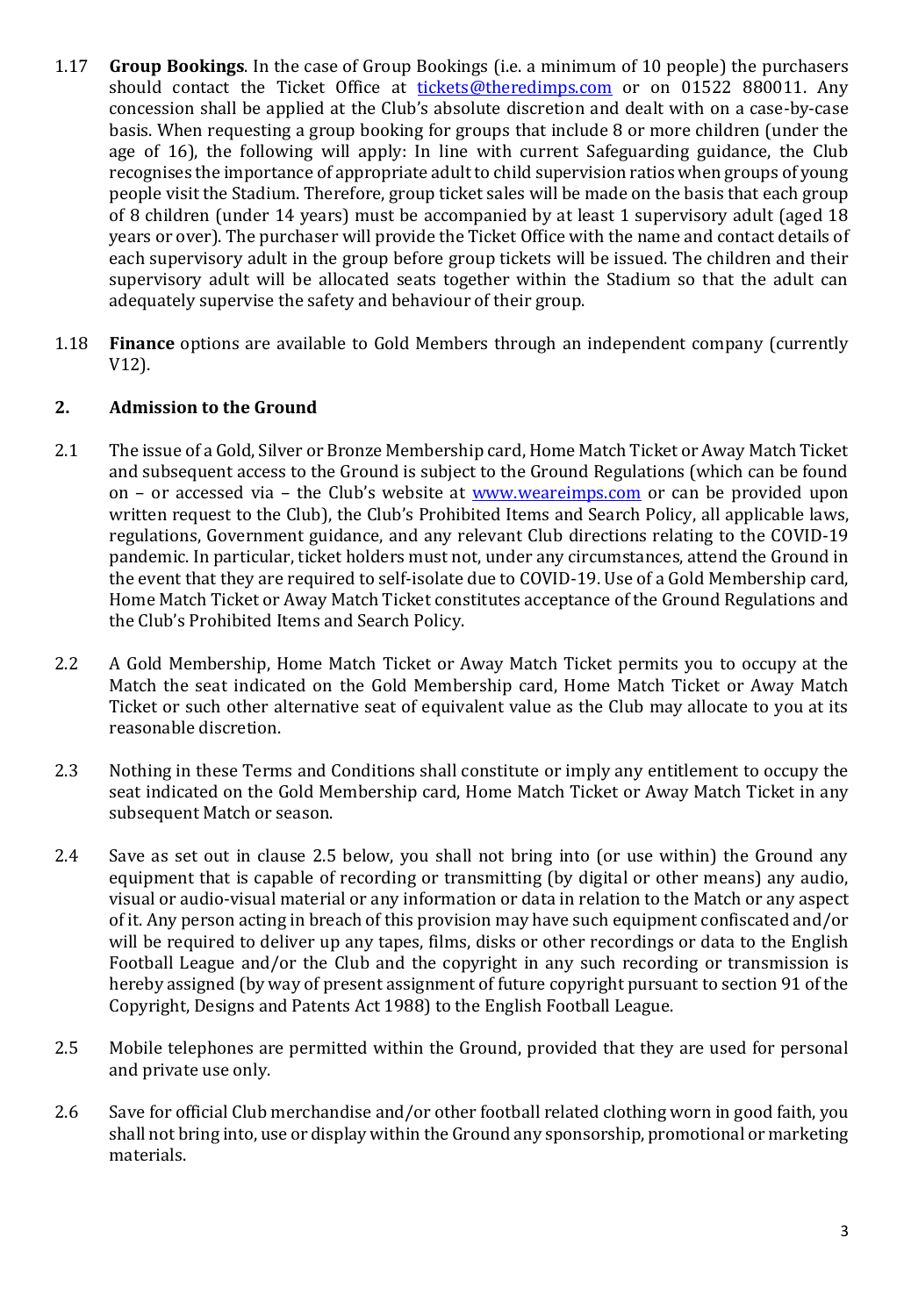- 2.7 You shall not offer or distribute (either free or for sale by any person) within the Ground any consumer article or commercial product of any nature. For the avoidance of doubt, this clause shall not prevent the lawful distribution of text publications in any format which do not infringe clause 2.6 above where both the content and the publication are lawful in all respects and do not in the Club's reasonable opinion constitute a threat to public order.
- 2.8 The Club reserves the right to refuse admission to, or eject from, the Ground any person who fails to comply with the Ground Regulations and/or the Club's Prohibited Items and Search Policy.
- 2.9 In light of Gold Members, Home Match Ticket or Away Match Ticket holders being grouped together in designated areas, any attempt to gain access to the Ground wearing or carrying apparel (including, without limitation, hats and/or scarves) that demonstrate support for the Visiting Club (Home Match Tickets) or Home Club (Away Match Tickets), may result in admission being refused or you being ejected from the Ground and in such circumstances no refund or alternative seat will be offered.
- 2.10 Any child under the age of 14 will only be permitted entry to the Family Zone within the Ground if they are accompanied by an adult over the age of 18. Tickets for seats in the Family Stand may only be purchased where at least one Guest is under the age of 14, with a maximum of three Tickets for adults aged 18 and over being purchased per under-14 Ticket.
- 2.11 A child aged under 14 may not enter the Ground unless accompanied and supervised by an adult aged 18 or over and therefore a child under the age of 14 cannot purchase a ticket independently. Tickets for children under the age of 14 must be purchased by an adult over 18. Adults purchasing tickets for supporters under 14 will be allocated seats together so that the adult can adequately supervise the child whilst in the ground. The child must be in possession of a valid Ticket for the Match they are attending.
- 2.12 Supporters aged 14 years and over may buy a Ticket without the need for an accompanying adult. Only one ticket for a child aged 14 years and over may be purchased in a single transaction under this condition, unless at least one adult Ticket for a person aged 18 or over is also purchased in that transaction.
- 2.13 Supporters over 14-years of age and under 18-years of age are allowed entry to the stadium unaccompanied, however, they are not allowed to be responsible for another supporter. Only supporters aged 18-years or over can be responsible for a child under the age of 14-years.
- 2.14 The ticket office must be notified of any children attending who are under 4 years of age. A match ticket will be issued to the child free of charge which will be marked with 'babes in arms'. The child does not require their own seat but must sit on their parent or guardian's lap.
- 2.15 We do ask all parents and guardians to carefully consider if a football stadium is an appropriate environment before bringing a young child to the Ground. During the warm-up and the game itself, there is a risk of spectators being hit by a ball from the pitch. In the case of a young child, significant injury could therefore be sustained. 'Babes in arms' tickets are therefore only available in selected areas of the Ground as dictated by the ticket office. The Club reserves the right to prohibit supporters with children under 4 years of age access to selected seating within the Ground which are considered greater risk of harm areas, such as behind the goals. Supporters with infants deemed "babes in arms" found seated in such prohibited areas will be requested to move to an alternative area by Club staff. Failure to comply may result in you being ejected from the Ground and in such circumstances, no refund or alternative seat(s) will be offered.

.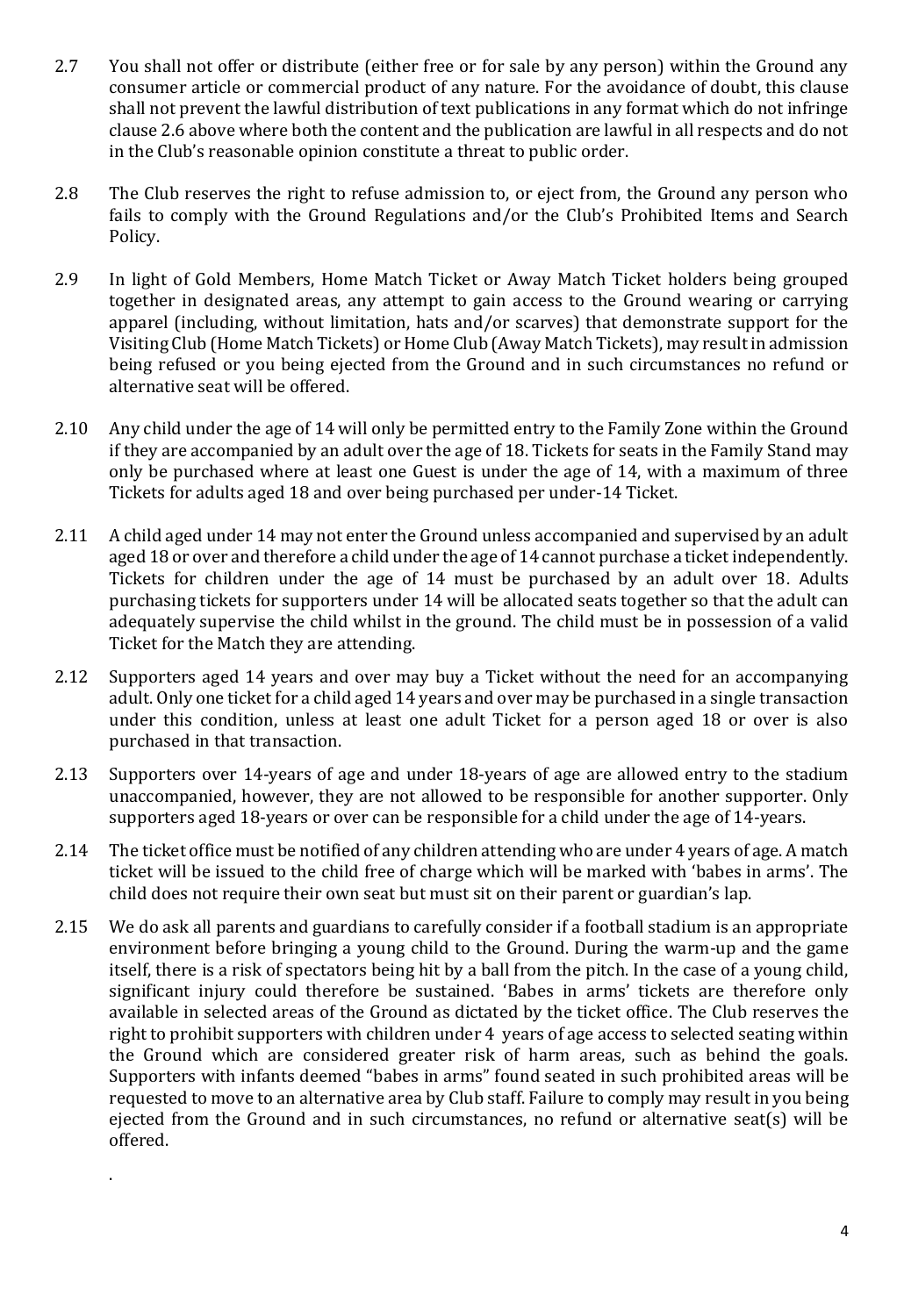2.16 Within the Ground the Club may request sight of your ticket. Upon demand, you may also be requested to produce identification to prove your entitlement to your ticket. Should you be in receipt of a concession ticket and be unable to prove your entitlement to such, then the Club may revoke your ticket and eject you from the Ground, without any liability to you whatsoever.

## **3. Use of Ticket**

- 3.1 Subject to clause 3.2 below, a Gold Membership card, Home Match Ticket or Away Match Ticket is issued for your sole use and you shall not sell, assign or transfer or lend the Gold Membership card, Home Match Ticket or Away Match Ticket or the benefit of it to any other person without the prior written consent of the Club. The reference to selling the Gold Membership card, Home Match Ticket or Away Match Ticket includes offering to sell a Gold Membership card, Home Match Ticket or Away Match Ticket (including, without limitation, via any online auction website), exposing a Gold Membership card, Home Match Ticket or Away Match Ticket for sale, making a Gold Membership card, Home Match Ticket or Away Match Ticket available for sale by another and advertising that a Gold Membership card, Home Match Ticket or Away Match Ticket is available for purchase. For the avoidance of doubt (and by way of example only), a Gold Membership card, Home Match Ticket or Away Match Ticket may not be offered as a prize in any promotion or competition; transferred, lent or sold to any third party as part of a hospitality or travel package; given to a third party who agrees to buy some other goods or services; or used for any other commercial purpose (all save as expressly authorised by the English Football League or the Club).
- 3.2 You may only sell or transfer a Gold Membership to a Guest with the express written consent of the Club given at the Club's absolute discretion. No such sale or transfer will be permitted except where the same takes place in respect of an individual Match and in consideration of no payment or benefit in excess of the face value of a ticket to that Match and such transfer does not take place during the course of any business or for the purpose of facilitating any third party's business. Such resale or transfer to any Guest is hereby provided subject to these Terms and Conditions which will (save for any rights to transfer under this clause) apply to that Guest as if he/she was the original purchaser of the Gold Membership (and you must inform the Guest of this).
- 3.3 The unauthorised sale or disposal of a Gold Membership card, Home Match Ticket or Away Match Ticket may amount to a criminal offence under section 166 of the Criminal Justice and Public Order Act 1994, as amended by the Violent Crime Reduction Act 2006. The Club will inform the police when it becomes aware that a Gold Membership card, Home Match Ticket or Away Match Ticket has been sold illegally and will press for charges to be brought against those breaking this law. If you are convicted of a ticket touting offence, or we reasonably suspect you have committed such an offence, we will notify the English Football League who may, in turn, notify other English Football League clubs and/or the relevant law enforcement authorities. The information that we share may include your personal details, information about the offence and about ticket purchases (including payment details). We will use this to identify and prevent ticket touting offences and disorder at matches.
- 3.4 If more than one Home Match Ticket or Away Match Ticket is issued to you, one Home Match Ticket or Away Match Ticket must be retained by you, for personal use (subject to the provisions below) and the remainder may be transferred to your Guest(s) for his/her/their personal use only PROVIDED THAT such transfer takes place in consideration of no payment or benefit in excess of the face value of the Home Match Ticket or Away Match Ticket, and such transfer does not take place in the course of any business or for the purpose of facilitating any third party's business. Such transfer to any Guest will be subject to the Ground Regulations which will (save for any rights to transfer under this clause or any rights to a refund under clause 4.3 below) apply to each Guest as if he/she was the original purchaser of the Home Match Ticket or Away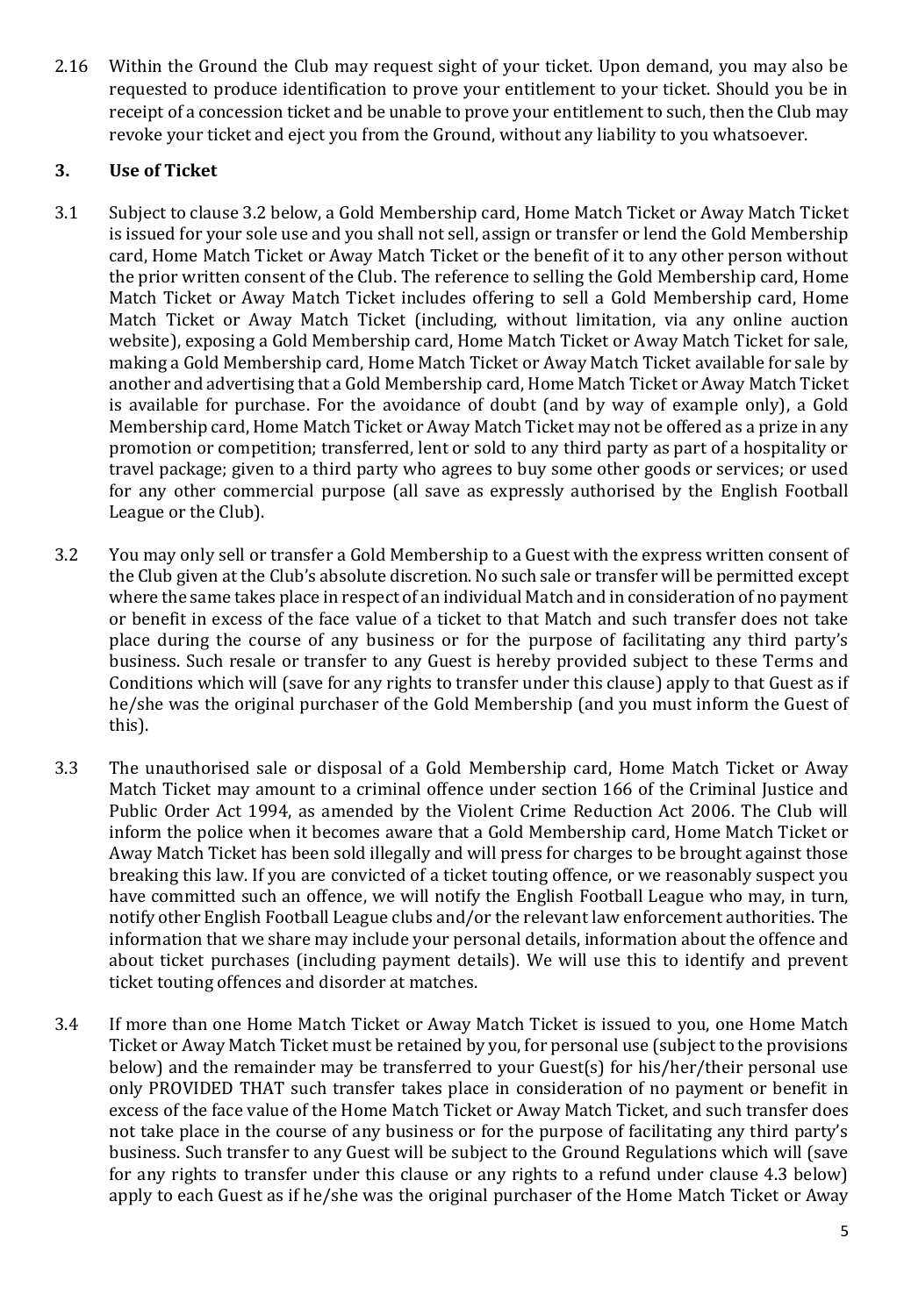Match Ticket (and you must inform the Guest(s) of this). You will provide the name and address of your Guest(s) when asked to do so by any official, steward or employee of the Club and/or any police officer. In the event that you and/or your Guest(s) are unable to use any Home Match Ticket or Away Match Ticket then you may transfer that Home Match Ticket(s) or Away Match Ticket to a natural person who is known to you personally and who would be entitled (under the Ground Regulations and otherwise) to purchase such Home Match Ticket or Away match Ticket and attend such Match PROVIDED THAT such transfer takes place in consideration of no payment or benefit in excess of the face value of the Home Match Ticket or Away Match Ticket, and such transfer does not take place in the course of any business or for the purpose of facilitating any third party's business. Such transfer will be subject to the Ground Regulations which will (save for any rights to transfer under this clause or any rights to a refund under clause 4.3 below) apply to the transferee as if he were the original purchaser of the Home Match Ticket or Away Match Ticket (and you must inform the transferee of this). You will provide the name and address of the transferee when asked to do so by any official, steward or employee of the Club and/or any police officer.

- 3.5 The Gold Membership card, Home Match Ticket or Away Match Ticket will remain the property of the Club at all times and must be produced together with evidence of your identity if required to do so by any official, steward or employee of the Club or any police officer. The Club reserves the right to require the immediate return of the Gold Membership card, Home Match Ticket or Away Match Ticket at any time.
- 3.6 Any Gold Membership card, Home Match Ticket or Away Match Ticket obtained or used in breach of the Ground Regulations shall be automatically void and all rights conferred or evidenced by such Gold Membership card, Home Match Ticket or Away Match Ticket shall be nullified. Misuse of a Gold Membership card, Home Match Ticket or Away Match Ticket may result in the holder being refused entry to, or ejected from, the Ground in respect of a particular Match and/or the cancellation and withdrawal of the Gold Membership card, Home Match Ticket or Away Match Ticket. In the event of any cancellation and withdrawal in accordance with this clause 3.6, no refund shall be payable. The Club further reserves its right to take any legal or disciplinary action against any person(s) as it sees fit in connection with such matters, including a claim for an account of any profits made from an unauthorised use of a Gold Membership card, Home Match Ticket or Away Match Ticket.

## **4. Changes to Dates, Refunds & Exchanges**

- 4.1 No guarantees can be given by the Club that the Match will take place at a particular time or on a particular date. It is the ticket holder's responsibility to check whether the Match is going ahead at the scheduled date, time and venue and the Club will not be able to inform each individual of any changes to the date, time or venue of any Match. The Club reserves the right to reschedule any Match without notice and without any liability whatsoever.
- 4.2 **Cancellation**. In the event of the cancellation of a Match (i.e. a cancellation due to circumstances beyond the Club's control, including Acts of God, power failure and flooding), Gold Members will be entitled to attend the re-arranged Match using their Gold Membership card at no additional charge. Home Match Ticket or Away Match Ticket holders will be entitled to receive a full refund (including any booking fee) or receive the equivalent ticket for the subsequent re-arranged Match via such application procedure as the Club stipulates. The Club will have no further liability to you whatsoever in relation to the cancelled Match, including (but not limited to) any indirect or consequential loss or damage, loss of enjoyment or travel/accommodation costs. The Club will have no liability to you whatsoever if you are unable to attend the rearranged Match. All details of the cancelled Match will be announced via the Club website.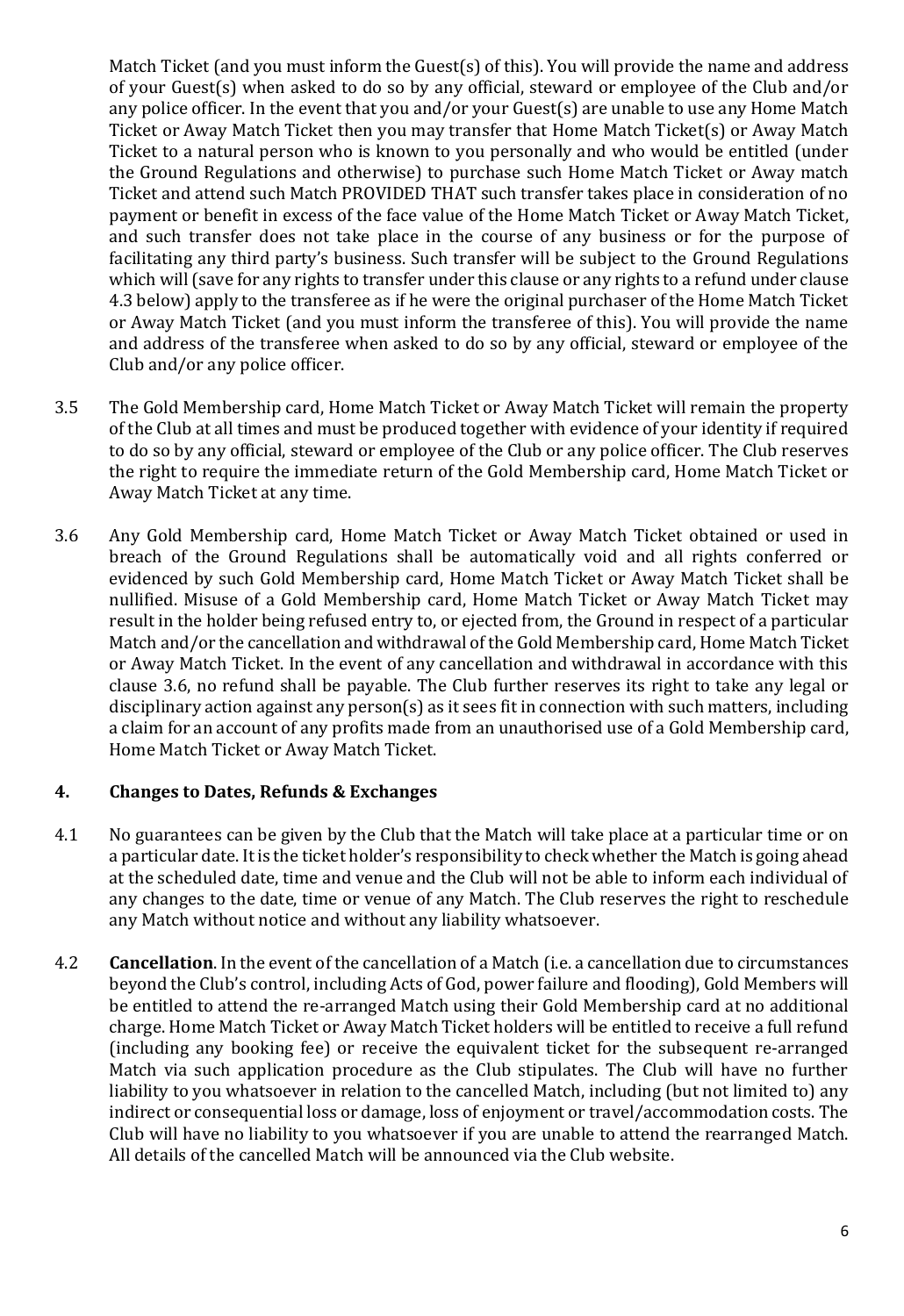- 4.3 **Postponement.** In the event of the postponement of any Match, Gold Members will be entitled to attend the re-arranged Match using their Gold Membership card at no additional charge. Home Match Ticket or Away Match Ticket holders will be entitled to receive a full refund (including any booking fee) or receive the equivalent ticket for the subsequent re-arranged Match via such application procedure as the Club stipulates. The Club will have no further liability to you whatsoever in relation to the postponed Match, including (but not limited to) any indirect or consequential loss or damage, loss of enjoyment or travel/accommodation costs. The Club will have no liability to you whatsoever if you are unable to attend the rearranged Match. All details of the postponed Match will be announced via the Club website.
- 4.4 **Abandonment.** In the event of the abandonment of any Match, the following policy shall apply. If the Match is played but abandoned before half time or during the half time interval, Home Match Ticket holders will be entitled to keep their ticket for the rescheduled fixture. If the Match is played but abandoned after half time, Home Match Ticket holders will be required to purchase another ticket for the rescheduled Match. Gold Members will be entitled to attend the rescheduled Match using their Gold Membership card at no additional charge. The Club will have no further liability to you whatsoever in relation to the abandoned Match, including (but not limited to) any indirect or consequential loss or damage, loss of enjoyment or travel/accommodation costs. The Club will have no liability to you whatsoever if you are unable to attend the rearranged Match. All details of the abandoned Match will be announced via the Club website.
- 4.5 **Behind-Closed-Doors**. In the event that any Match has to be played out of view of the public ('behind-closed-doors') (including for reasons relating to the COVID-19 pandemic or any other reason), Gold Members will be entitled to a refund for the face value price of their Gold Membership card on a pro rata basis for those Match(es) that they have been prevented from attending. The Club may in its absolute discretion offer Gold Members an alternative to a refund, such as a credit or pro-rata payment scheme and/or access to view the Match via a live streaming platform such as the EFL's iFollow service, if this is available for the Match. If a Gold Member accepts such an alternative offer, any refund they receive shall be offset by the value of this alternative offer. This clause 4.5 shall not apply to any Match which is postponed and subsequently rearranged (in which case clause 4.3 above shall apply).
- 4.6 **Reduced Capacity Restriction**. In the event that any Match is subject to any reduced capacity restriction (whether for reasons relating to the COVID-19 pandemic or any other reason), the Club shall hold a ballot process of all season ticket holders in order to ensure that the available capacity is allocated fairly. Details of the relevant ballot process shall be made available to all season ticket holders via the Club's website [www.weareimps.com.](http://www.weareimps.com/) Gold Members who are unsuccessful in the ballot process will be given priority in the ballot process which is undertaken for any subsequent Match which is subject to a reduced capacity restriction. Unsuccessful Gold Members will also be entitled to a refund for the face value price of their Gold Membership on a pro rata basis for the Match that they have been prevented from attending. The Club may in its absolute discretion offer unsuccessful Gold Members an alternative to a refund, such as a credit or pro-rata payment scheme and/or access to view the Match via a live streaming platform such as the EFL's iFollow service, if this is available for the Match. If a Gold Member accepts such an alternative offer, any refund they receive shall be offset by the value of this alternative offer. This clause 4.6 shall not apply to any Match which is postponed and subsequently rearranged (in which case clause 4.3 above shall apply).
- 4.7 **Refunds for Cancelled, Postponed, or Abandoned Matches – General Admission and Hospitality.** In order to obtain a refund for a cancelled, postponed or abandoned Match, the Home Match Ticket or Away Match Ticket must be returned to the Club's ticket office no later than 7 days prior to the commencement of the rearranged Match. A refund will only be issued on production of identification that the individual requesting the refund is the person to whom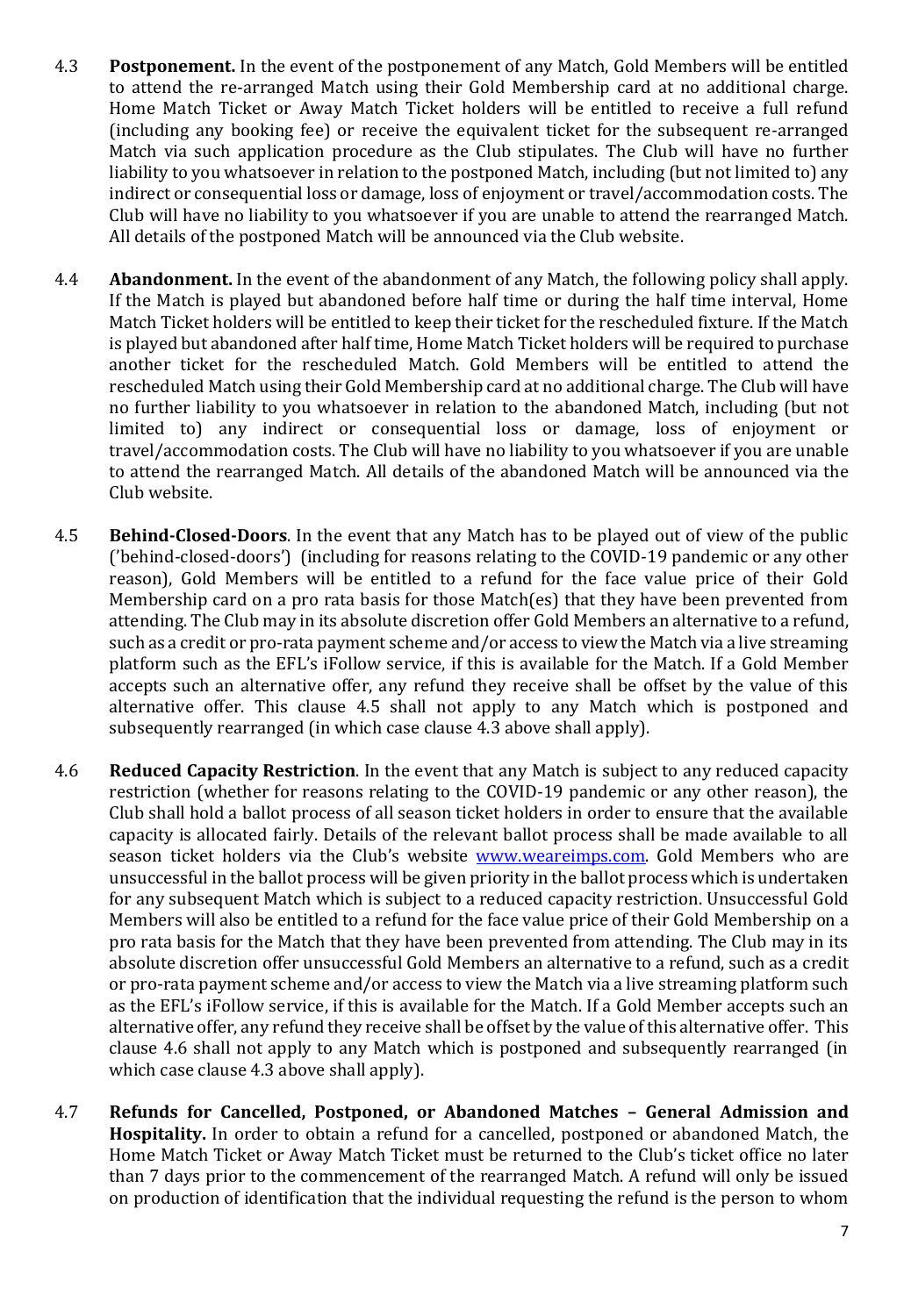the Home Match Ticket or Away Match Ticket was originally sold. For the avoidance of doubt, the final decision belongs to the Club's Ticket Office Manager.

- 4.8 **Refunds for General Admission tickets where the Match is not Cancelled, Postponed or Abandoned.** Refund requests for General Admission Home Match Tickets where a Match has not been cancelled, postponed or abandoned, will only be authorised up to three hours prior to kick off (e.g. 12 noon for a Saturday 3pm fixture). Visiting supporters should seek refunds from their respective clubs and refunds will only be issued at the discretion of the Visiting Club prior to taking tickets off sale. Refund requests for General Admission Away Match Tickets will only be authorised if the ticket is returned to the Ticket Office before tickets are taken off sale.
- 4.9 **Refunds for Hospitality tickets where the Match is not Cancelled, Postponed or Abandoned.** Please refer to the Matchday Hospitality Terms and Conditions for further details in this regard.
- 4.10 Refunds of Gold Membership may only be granted at the discretion of the Club in extenuating circumstances. Supporters requesting a refund must apply in writing to the Club, stating the reason for the request, and enclosing any supporting documentation.

### **5. Lost or Stolen Tickets**

- 5.1 In order to gain admission to the Ground the Gold Membership card, Home Match Ticket or Away Match Ticket must be presented in its entirety at the Match.
- 5.2 The Club shall not be obliged to issue any replacement for a lost, stolen or destroyed Home Match Ticket or Away Match Ticket.
- 5.3 If, in the Club's opinion, a Gold Membership card is damaged, lost, stolen or destroyed, a duplicate Gold Membership card shall be issued by the Club as soon as reasonably practicable after the payment of a non-refundable administration charge. Only one duplicate Gold Membership card will be issued per season and you will be required to sign a document confirming that the original Gold Membership card is damaged, lost, stolen or destroyed and indemnifying the Club against any direct or indirect consequences of such matter having been falsely represented or stated to the Club.
- 5.4 In the event that a Gold Member forgets their Gold Membership card in respect of any individual Match, the Club shall not be obliged to admit you or issue any other form of ticket for that Match. If a match-day duplicate ticket is issued, the Club may require payment of a non-refundable administration charge.
- 5.5 Should any Gold Membership card when applied for not arrive in the post after purchase, you will be required to sign a document confirming this and undertaking to immediately return the original Gold Membership card to the Club should it come into your possession at any time. There will be no charge for the issue of a duplicate Gold Membership card in this instance.

#### **6. Cancellation & Withdrawal of Tickets**

- 6.1 Without prejudice to any other remedies it may have, the Club shall have the right in the case of any serious or persistent breach of the Ground Regulations to cancel and withdraw any Gold Membership card, Home Match Ticket or Away Match Ticket issued to you. In the event of such cancellation, no refund will be paid. Without prejudice to the general nature of the above the following actions shall constitute a serious breach of the Ground Regulations:
	- 6.1.1 smoking in designated non-smoking areas;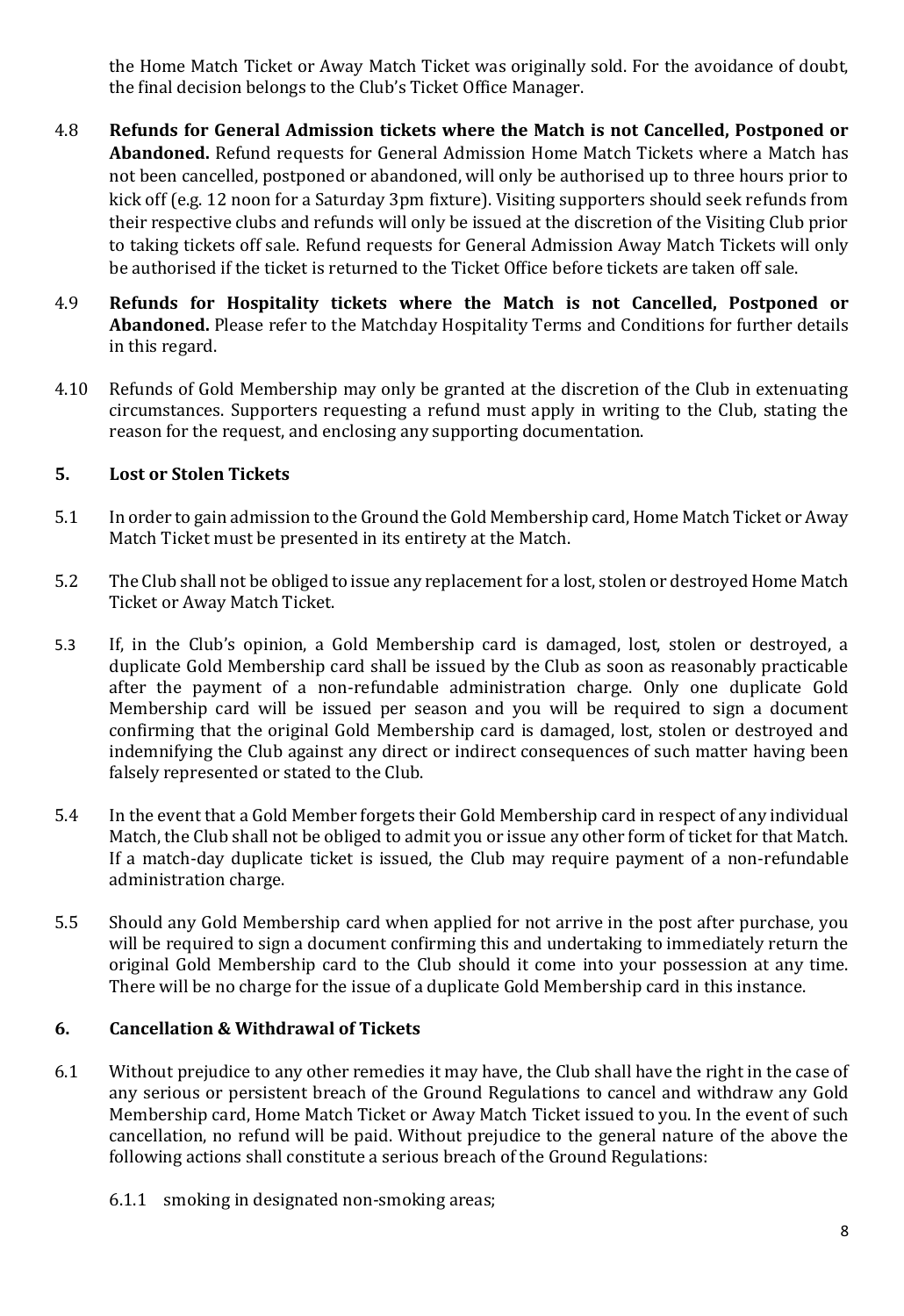- 6.1.2 being (or appearing to be) drunk or intoxicated;
- 6.1.3 persistent standing in seated areas whilst the Match is in progress;
- 6.1.4 the sale or transfer (save as permitted) of a Gold Membership card, Home Match Ticket or Away Match Ticket to any person;
- 6.1.5 the deliberate misuse of a Gold Membership card, Home Match Ticket or Away Match Ticket;
- 6.1.6 any misrepresentation in relation to clause 1.2 above;
- 6.1.7 the possession of a banner or flag that bears material or slogans that are offensive, obscene, abusive or racist;
- 6.1.8 the chanting of anything of an indecent or racist nature;
- 6.1.9 the throwing of any object within the Ground that may cause injury or damage to people or property without lawful authority or excuse;
- 6.1.10 the use of foul, obscene, abusive and/or racist language and/or gestures;
- 6.1.11 the supply of any misleading or incorrect information in any application;
- 6.1.12 any breach of clauses 2.4 or 2.5 above;
- 6.1.13 any failure to pay or default of payment in respect of any sums owing to the Club (or any third party) in respect of any Gold Membership card, Home Match Ticket or Away Match Ticket;
- 6.1.14 breach of the terms of any Membership; and
- 6.1.15 Away supporters purchasing Tickets or entering areas occupied by Home Supporters.
- 6.2 In the event that your Gold Membership card, Home Match Ticket or Away Match Ticket is withdrawn or cancelled the Club reserves the right to exclude you from any membership scheme maintained or organised by the Club and/or to disqualify you from applying for any Match ticket or season ticket at its discretion.

### **7. Exclusion of Liability**

- 7.1 The Club hereby excludes any liability for loss, injury or damage to persons/property in or around the Ground except in respect of death or personal injury resulting from any negligence of the Club.
- 7.2 Neither the English Football League nor the Club shall be responsible for any interruptions and/or restrictions to the view of the Match caused by virtue of (i) the position of the seat and/or (ii) the actions of other spectators.

## **8. General**

- 8.1 The invalidity or partial invalidity of any provision of these Terms and Conditions shall not prejudice or affect the remainder of these Terms and Conditions, which shall continue in full force and effect.
- 8.2 Notwithstanding any other provision in these Terms and Conditions and with the exception of FIFA, UEFA, The FA, Premier League and the English Football League, no other person other than you or the Club has any rights under the Contracts (Rights of Third Parties) Act 1999 to rely on or enforce any term of these Terms and Conditions. Nothing in these terms of conditions shall affect any right or remedy of a third party that exists or is available other than as a result of the aforementioned Act.
- 8.3 These Terms and Conditions and any dispute or claim arising out of or in connection with them shall be governed by and construed in accordance with the laws of England and Wales. The parties hereby submit to the exclusive jurisdiction of the Courts of England and Wales in relation to any dispute or claim arising out of or in connection with these Terms and Conditions (including in relation to any non-contractual disputes or claims).